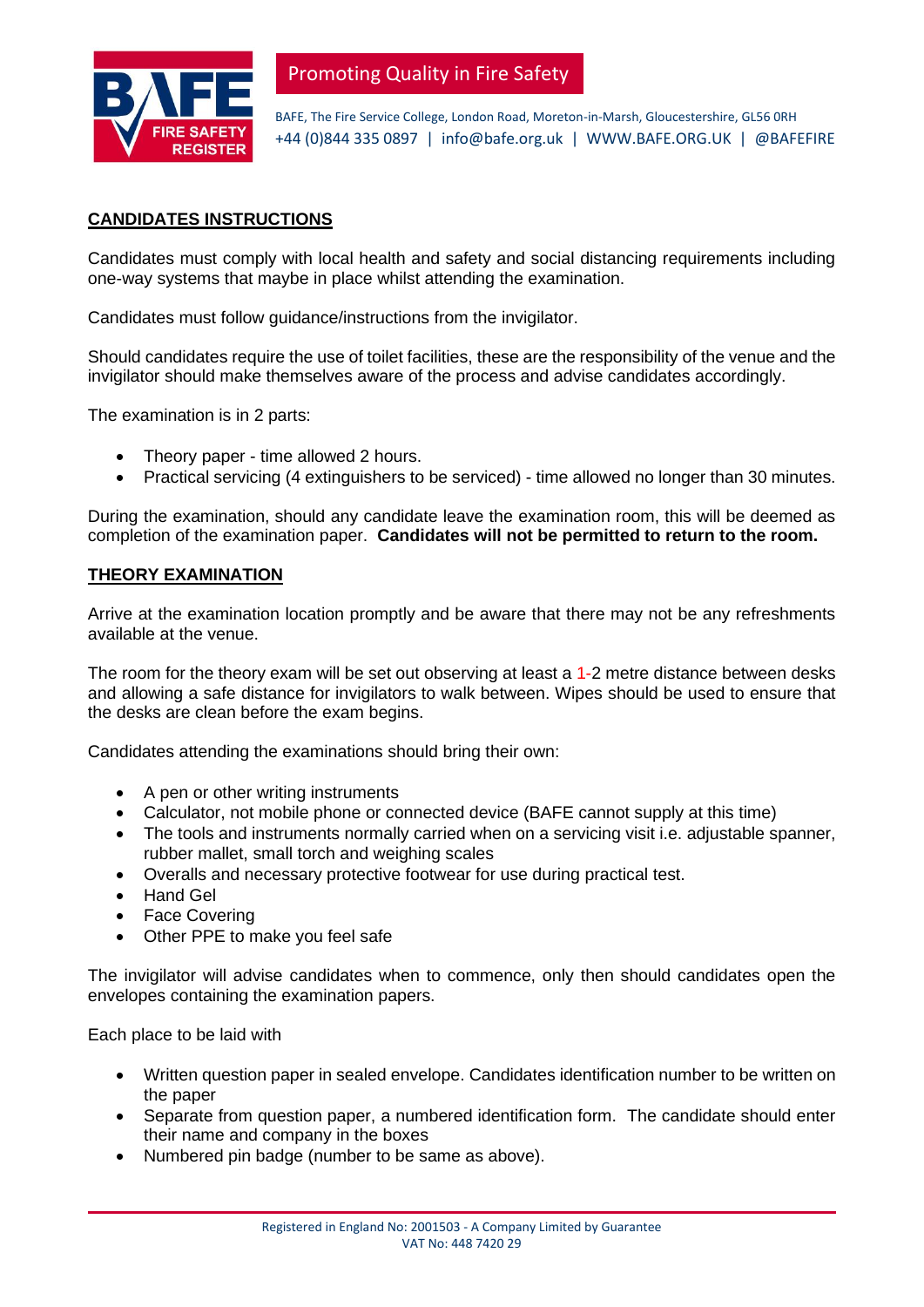

Promoting Quality in Fire Safety

BAFE, The Fire Service College, London Road, Moreton-in-Marsh, Gloucestershire, GL56 0RH +44 (0)844 335 0897 | info@bafe.org.uk | WWW.BAFE.ORG.UK | @BAFEFIRE

Candidates will be asked to complete the numbered identification form

*Note: This is the ONLY piece of paper on which both the number and name are entered.* 

It is in the candidate's interest to spend time reading through the question paper carefully before commencing to answer individual questions.

Any person found referring to any form of paperwork e.g. training notes or national standards will be disqualified. All mobile phones, pagers etc., should be turned off during the examination.

# **SOCIAL DISTANCING PROCEDURES FOR CANDIDATES SITTING THE EXAMINATION OF SERVICE TECHNICIANS COVERING THE SERVICING AND MAINTENANCE OF PORTABLE FIRE EXTINGUISHERS**

When candidates have completed the examination paper all papers should be placed in the plastic folder and left on the desk for the invigilator to collect. Please ensure that you take your number badge to the practical exam.

Towards the end of the exam there will be time warnings so you will know how long you have left.

**Note:** due to restrictions and social distancing in place we will not be able to provide explanations to exam questions so please allow extra time to prepare for the exam.

At the end of the theory exam, candidates should remain in their seats and await instructions from the invigilator regarding the safe transfer to the practical part of the exam. A one-way system should be in operation wherever possible. If candidates need to leave the examination room they should re-locate to a safe area where they can observe safe distancing. Trainers and the exam venue may also have control measures in place and should be observed.

### **Practical Examination**

Procedure as follows:

- 1 candidate per assessor
- Up to 4 extinguishers to be serviced. The Invigilator will explain the order in which the extinguishers are to be serviced and that points are awarded for explaining the servicing procedure.Make sure that you can remain 2 metres apart and that you and the invigilator are wearing a face covering
- Checking of syphon tubes will need to be described and not demonstrated
- Time allowed for practical assessment is no longer than 30 minutes per Candidate.
- The Practical examiner will write a brief appraisal of each candidate's performance during the practical assessment.

### **On completion of practical assessment, candidates must depart without conferring with any waiting candidates.**

The total points gained on each paper are calculated as a percentage. 75% is the minimum pass mark for each paper. Examination results will be sent to the training company within two weeks of the examination.